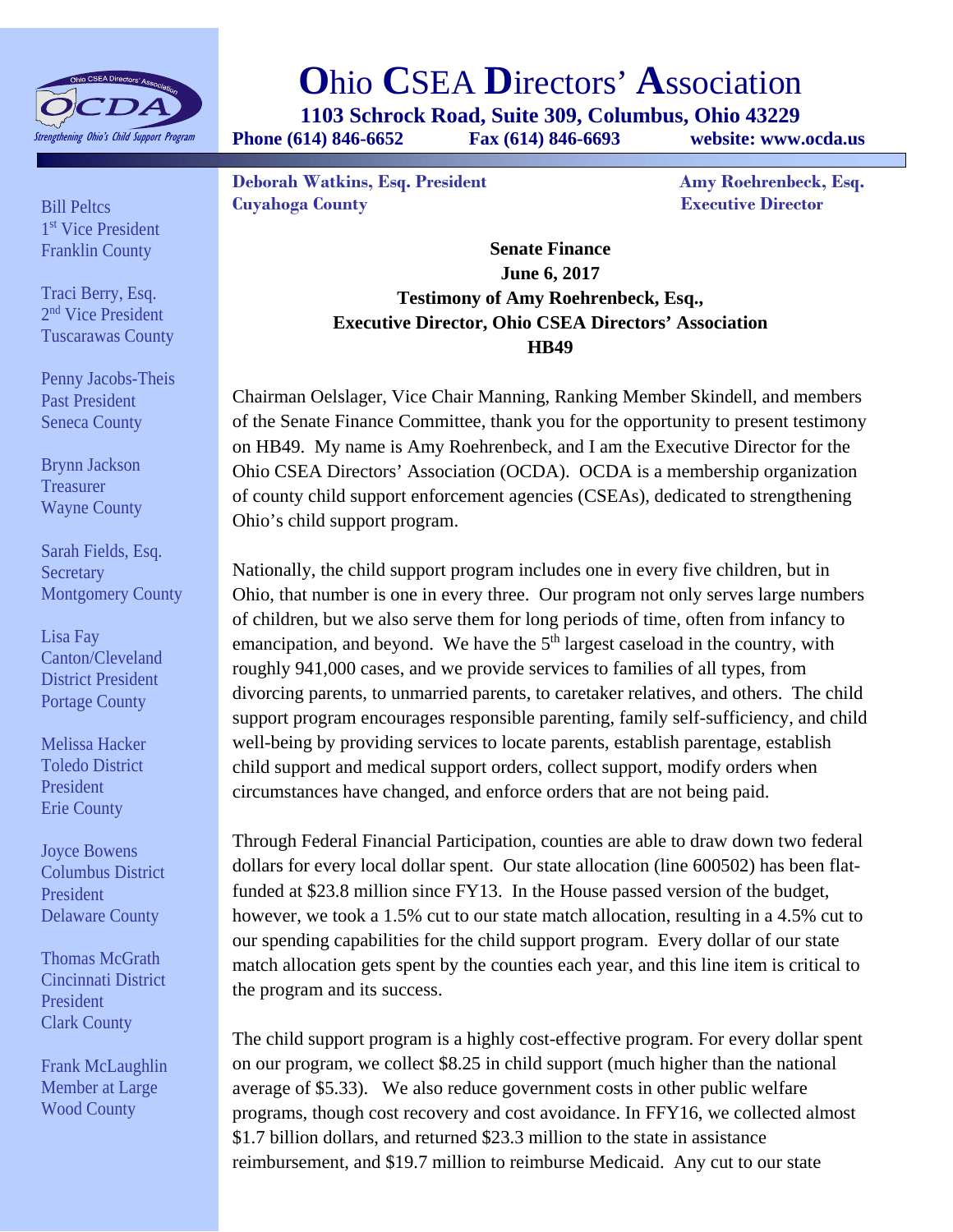match could affect our collections, our services to families, and our cost effectiveness. Continued investment in our program makes financial sense.

We are working to modernize our child support program to better serve families and provide efficient, streamlined case processing. We ask for your support and assistance with the following:

- $\triangleright$  First, we ask for your consideration in restoring our state match allocation line item, 600502, to \$23.8m. As noted above, the 1.5% cut proposed in the House version of the budget means a 4.5% cut to our spending ability for the program. Restoration would take us back to being flat-funded at our previous level of \$23.8m.
- $\triangleright$  Second, we ask for your consideration in providing funding to update our technology. Our statewide Support Enforcement Tracking System, SETS, is 20 years old. SETS is an outdated mainframe system with a COBOL programming base. It works well to process payments, but does not work well as a daily case management system, and it does not integrate well with other JFS automated systems. We need serious upgrades to our system to provide tools that can benefit all CSEAs in administering our large volume of cases. We currently rely on manual work-arounds and outside databases to work our cases effectively. We also support the creation of a mobile application to make it easier for our program participants to communicate with us, and expansion efforts for our Child Support Web Portal.
- $\triangleright$  Next, we have two major pieces of legislation that are priorities for us. The first is SB70, which was introduced in February of this year by Senator Coley, and is a non-controversial bill to tweak and streamline our administrative processes. These processes are a cornerstone of our program, allowing us to use a quasi-judicial process to provide cost-free services to families to establish paternity, child support and medical support, as well as modify and enforce orders, and terminate orders. This frees up court dockets, saving their time for cases that are more complex or contested. We use these processes every day, but since they have been piecemealed through legislation over time, there are inconsistencies and loopholes that need to be addressed. Passing SB70 will create better consistency county to county, streamline the processes for families, and increase efficiencies for our CSEAs, while not affecting the substantive rights of the parties. SB70 is the same as SB308, which was passed unanimously out of the Senate during the  $131<sup>st</sup>$  General Assembly, and passed unanimously out of committee in the House during lame duck, before failing to reach the House floor for a vote. Many of recommendations in this bill have been needed since 2002, and it is time to modernize our administrative processes by passing SB70.

The second major piece of legislation is SB125, introduced by Senator Beagle. SB125 addresses the numbers, methodology, and manner by which we set child support orders in Ohio. Our child support tables and calculation worksheets are in the Revised Code, and therefore need legislative action to update them. Our tables are a quarter of a century old now, and are based on economic data from the 1980s. Our current methodology does not adequately address the self-sufficiency needs of low income parents, which often results in orders that are beyond their ability to comply. Child support orders for middle to higher